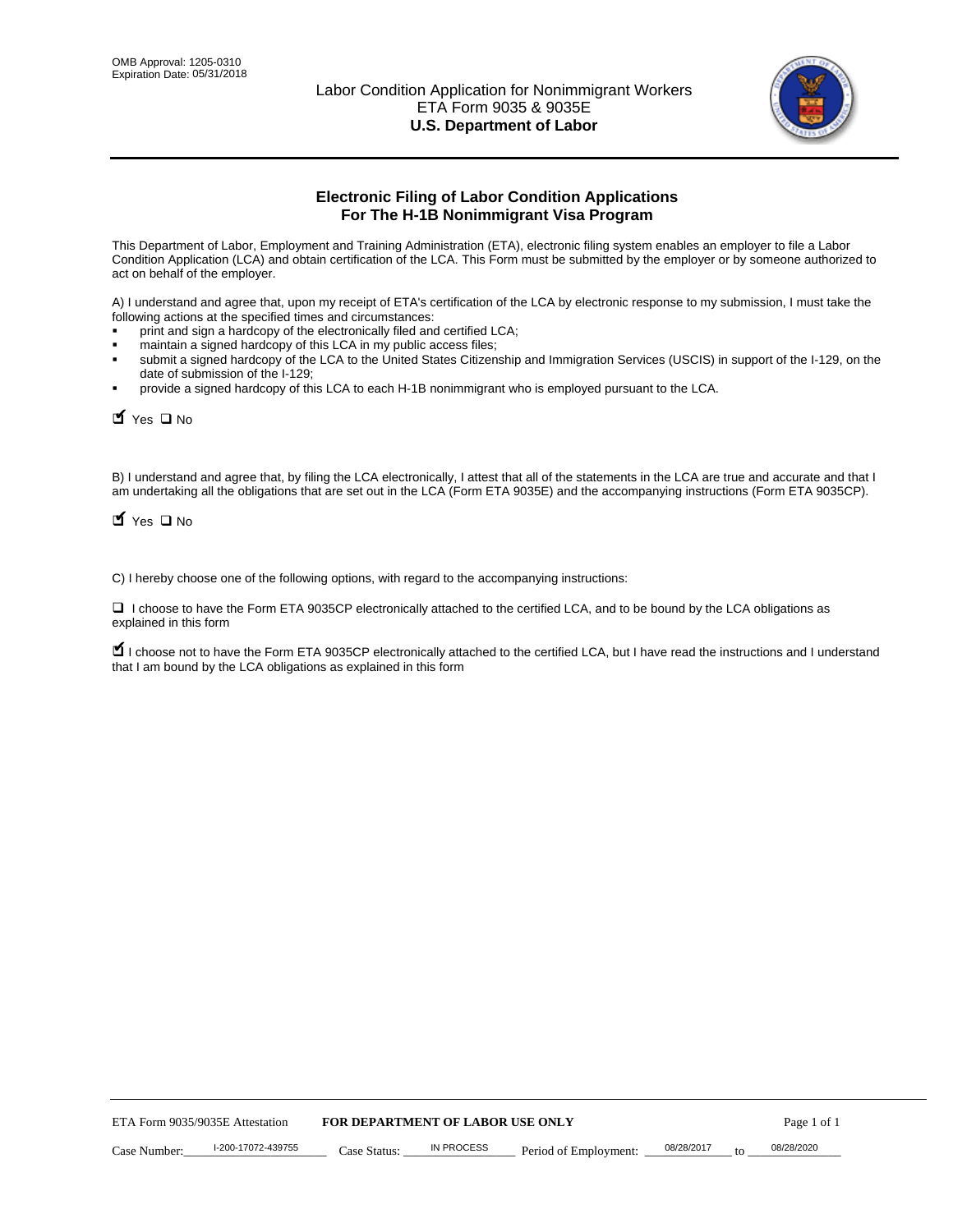# Labor Condition Application for Nonimmigrant Workers ETA Form 9035 & 9035E **U.S. Department of Labor**



*Please read and review the filing instructions carefully before completing the ETA Form 9035 or 9035E. A copy of the instructions can be found at http://www.foreignlaborcert.doleta.gov/. In accordance with Federal Regulations at 20 CFR 655.730(b), incomplete or obviously inaccurate Labor Condition Applications (LCAs) will not be certified by the Department of Labor. If the employer has received permission from the Administrator of the Office of Foreign Labor Certification to submit this form non-electronically, ALL required fields/items containing an asterisk ( \* ) must be completed as well as any fields/items where a response is conditional as indicated by the section ( § ) symbol.* 

# **A. Employment-Based Nonimmigrant Visa Information**

1. Indicate the type of visa classification supported by this application *(Write classification symbol)*: \*

# **B. Temporary Need Information**

| 1. Indicate the type of visa classification supported by this application (Write classification symbol): *                                                              |                                      |                                                 |                                      | $H-1B$                    |
|-------------------------------------------------------------------------------------------------------------------------------------------------------------------------|--------------------------------------|-------------------------------------------------|--------------------------------------|---------------------------|
| <b>B. Temporary Need Information</b>                                                                                                                                    |                                      |                                                 |                                      |                           |
| 1. Job Title *<br>PROGRAMMER/ANALYST                                                                                                                                    |                                      |                                                 |                                      |                           |
| 2. SOC (ONET/OES) code *                                                                                                                                                | 3. SOC (ONET/OES) occupation title * |                                                 |                                      |                           |
| 15-1131                                                                                                                                                                 | <b>COMPUTER PROGRAMMERS</b>          |                                                 |                                      |                           |
| 4. Is this a full-time position? *                                                                                                                                      |                                      |                                                 | <b>Period of Intended Employment</b> |                           |
| $\blacksquare$ Yes<br>$\square$ No                                                                                                                                      | 5. Begin Date *<br>(mm/dd/yyyy)      | 08/28/2017                                      | 6. End Date *<br>(mm/dd/yyyy)        | 08/28/2020                |
| 7. Worker positions needed/basis for the visa classification supported by this application                                                                              |                                      |                                                 |                                      |                           |
| Total Worker Positions Being Requested for Certification *<br>1                                                                                                         |                                      |                                                 |                                      |                           |
| Basis for the visa classification supported by this application<br>(indicate the total workers in each applicable category based on the total workers identified above) |                                      |                                                 |                                      |                           |
| 1<br>a. New employment *                                                                                                                                                |                                      | 0                                               | d. New concurrent employment *       |                           |
| b. Continuation of previously approved employment *<br>0<br>without change with the same employer                                                                       | 0                                    | e. Change in employer *                         |                                      |                           |
| 0<br>c. Change in previously approved employment *                                                                                                                      | 0                                    | f. Amended petition *                           |                                      |                           |
| C. Employer Information                                                                                                                                                 |                                      |                                                 |                                      |                           |
| 1. Legal business name *<br>MARLABS, INC.                                                                                                                               |                                      |                                                 |                                      |                           |
| 2. Trade name/Doing Business As (DBA), if applicable NA                                                                                                                 |                                      |                                                 |                                      |                           |
| 3. Address 1 *<br>1 CORPORATE PLACE SOUTH FL3                                                                                                                           |                                      |                                                 |                                      |                           |
| 4. Address 2<br>NA.                                                                                                                                                     |                                      |                                                 |                                      |                           |
| 5. City *<br><b>PISCATAWAY</b>                                                                                                                                          |                                      | $\overline{6. \quad \text{State}}^*_{\quad NJ}$ |                                      | 7. Postal code *<br>08854 |
| 8. Country *<br>UNITED STATES OF AMERICA                                                                                                                                |                                      | 9. Province<br><b>NA</b>                        |                                      |                           |
| 10. Telephone number * 7326941000<br>11. Extension $N/A$                                                                                                                |                                      |                                                 |                                      |                           |
| 12. Federal Employer Identification Number (FEIN from IRS) *<br>13. NAICS code (must be at least 4-digits) *<br>541816287<br>541511                                     |                                      |                                                 |                                      |                           |
| ETA Form 9035/9035E                                                                                                                                                     | FOR DEPARTMENT OF LABOR USE ONLY     |                                                 |                                      | Page 1 of 5               |
| I-200-17072-439755<br>Case Number:<br>$Case$ Statue                                                                                                                     | IN PROCESS                           | Period of Employment:                           | 08/28/2017                           | 08/28/2020                |

# **C. Employer Information**

| 1. Legal business name *<br>MARLABS, INC.                                                                    |                         |                           |  |  |
|--------------------------------------------------------------------------------------------------------------|-------------------------|---------------------------|--|--|
| 2. Trade name/Doing Business As (DBA), if applicable NA                                                      |                         |                           |  |  |
| 3. Address 1 *<br>1 CORPORATE PLACE SOUTH FL3                                                                |                         |                           |  |  |
| 4. Address 2<br><b>NA</b>                                                                                    |                         |                           |  |  |
| 5. City *<br><b>PISCATAWAY</b>                                                                               | 6. State *<br><b>NJ</b> | 7. Postal code *<br>08854 |  |  |
| 8. Country *                                                                                                 | 9. Province             |                           |  |  |
| UNITED STATES OF AMERICA                                                                                     | NA                      |                           |  |  |
| 10. Telephone number *<br>7326941000                                                                         | 11. Extension<br>N/A    |                           |  |  |
| 12. Federal Employer Identification Number (FEIN from IRS) *<br>13. NAICS code (must be at least 4-digits) * |                         |                           |  |  |
| 541816287                                                                                                    | 541511                  |                           |  |  |

# ETA Form 9035/9035E **FOR DEPARTMENT OF LABOR USE ONLY** Page 1 of 5<br>Case Number: 1-200-17072-439755 Case Status: IN PROCESS Period of Employment: 08/28/2017 to 08/28/2020

Case Number: 1-200-17072-439755 Case Status: IN PROCESS Period of Employment: 08/28/2017 to 08/28/2020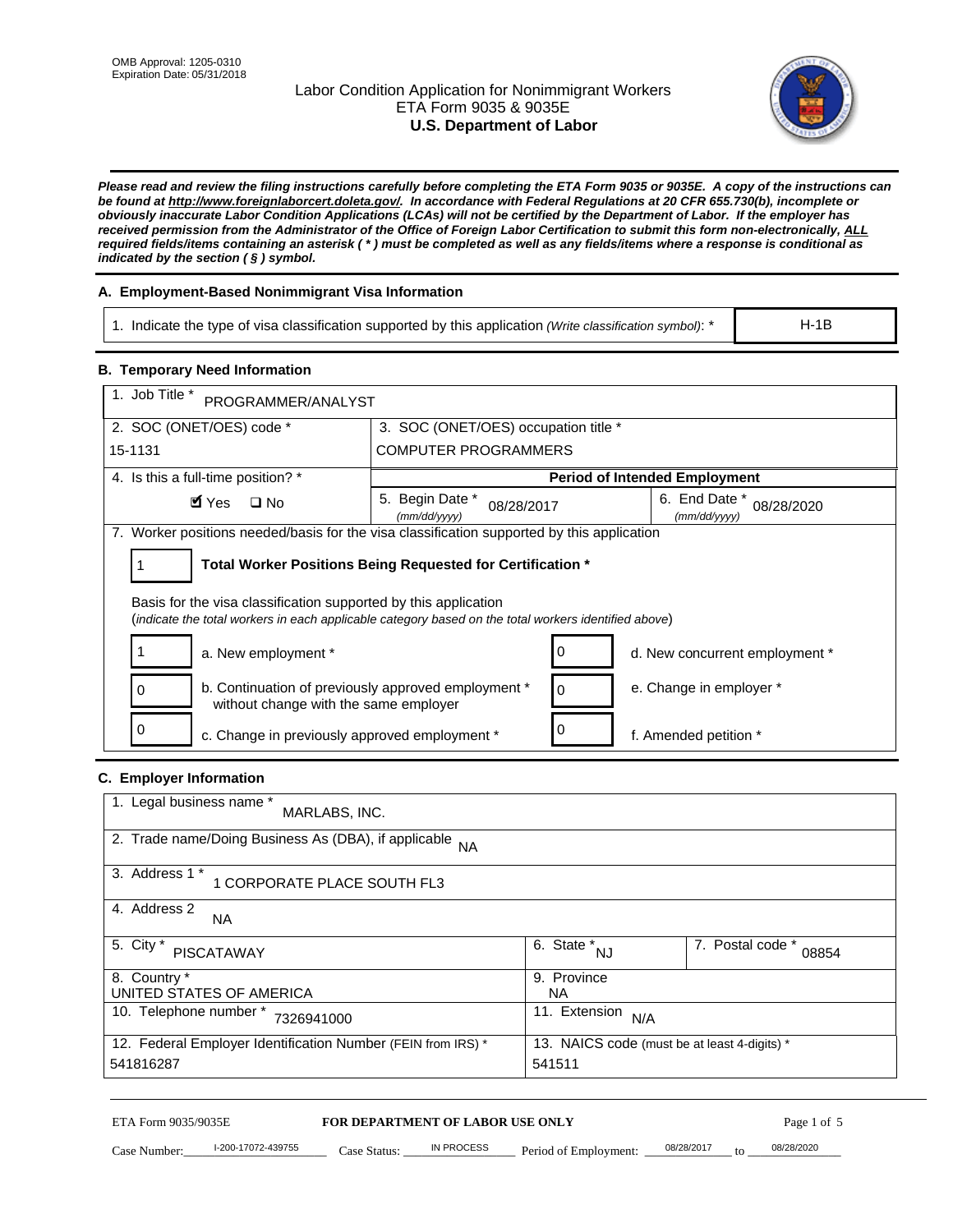

# **D. Employer Point of Contact Information**

**Important Note**: The information contained in this Section must be that of an employee of the employer who is authorized to act on behalf of the employer in labor certification matters. The information in this Section must be different from the agent or attorney information listed in Section E, unless the attorney is an employee of the employer.

| 1. Contact's last (family) name *                  | 2. First (given) name *        |                           | 3. Middle name(s) * |  |  |
|----------------------------------------------------|--------------------------------|---------------------------|---------------------|--|--|
| <b>VIDYADHARAN</b>                                 | <b>SANJAY</b>                  |                           | <b>NA</b>           |  |  |
| 4. Contact's job title *<br><b>GENERAL COUNSEL</b> |                                |                           |                     |  |  |
| 5. Address 1 *<br>ONE CORPORATE PLACE SOUTH FL3    |                                |                           |                     |  |  |
| 6. Address 2<br>N/A                                |                                |                           |                     |  |  |
| 7. City $*$<br>PISCATAWAY                          | $\overline{8}$ . State *<br>NJ | 9. Postal code *<br>08854 |                     |  |  |
| 10. Country *<br>UNITED STATES OF AMERICA          | 11. Province<br><b>NA</b>      |                           |                     |  |  |
| Extension<br>12. Telephone number *<br>13.         |                                | 14. E-Mail address        |                     |  |  |
| 7326941000<br>1600                                 |                                | SANJAY@MARLABS.COM        |                     |  |  |

# **E. Attorney or Agent Information (If applicable)**

| VIDYADHARAN                                                                                                                                         | SANJAY                           |                                              |                                          | <b>NA</b>        |                                                      |             |
|-----------------------------------------------------------------------------------------------------------------------------------------------------|----------------------------------|----------------------------------------------|------------------------------------------|------------------|------------------------------------------------------|-------------|
| 4. Contact's job title * GENERAL COUNSEL                                                                                                            |                                  |                                              |                                          |                  |                                                      |             |
| 5. Address 1 * ONE CORPORATE PLACE SOUTH FL3                                                                                                        |                                  |                                              |                                          |                  |                                                      |             |
| 6. Address 2<br>N/A                                                                                                                                 |                                  |                                              |                                          |                  |                                                      |             |
| 7. City * PISCATAWAY                                                                                                                                |                                  |                                              |                                          | 9. Postal code * | 08854                                                |             |
| 10. Country *<br>UNITED STATES OF AMERICA                                                                                                           |                                  | 11. Province<br>NA                           |                                          |                  |                                                      |             |
| 12. Telephone number *<br>7326941000                                                                                                                | 13. Extension<br>1600            |                                              | 14. E-Mail address<br>SANJAY@MARLABS.COM |                  |                                                      |             |
| E. Attorney or Agent Information (If applicable)                                                                                                    |                                  |                                              |                                          |                  |                                                      |             |
| 1. Is the employer represented by an attorney or agent in the filing of this application? *<br>If "Yes", complete the remainder of Section E below. |                                  |                                              |                                          |                  | $\Box$ Yes                                           | <b>M</b> No |
| 2. Attorney or Agent's last (family) name §                                                                                                         | 3. First (given) name §          |                                              |                                          |                  | 4. Middle name(s) $\sqrt{s}$                         |             |
| N/A                                                                                                                                                 | N/A                              |                                              |                                          | N/A              |                                                      |             |
| 5. Address 1 $\frac{1}{9}$ N/A                                                                                                                      |                                  |                                              |                                          |                  |                                                      |             |
| 6. Address 2<br>N/A                                                                                                                                 |                                  |                                              |                                          |                  |                                                      |             |
| 7. City §<br>N/A                                                                                                                                    |                                  | 8. State §<br>9. Postal code §<br>N/A<br>N/A |                                          |                  |                                                      |             |
| 10. Country §<br>N/A                                                                                                                                |                                  | 11. Province<br>N/A                          |                                          |                  |                                                      |             |
| 12. Telephone number §                                                                                                                              | 13. Extension                    | 14. E-Mail address                           |                                          |                  |                                                      |             |
| N/A                                                                                                                                                 | N/A                              | N/A                                          |                                          |                  |                                                      |             |
| 15. Law firm/Business name §                                                                                                                        |                                  |                                              | 16. Law firm/Business FEIN §             |                  |                                                      |             |
| N/A                                                                                                                                                 |                                  |                                              | N/A                                      |                  |                                                      |             |
| 17. State Bar number (only if attorney) §                                                                                                           |                                  |                                              | standing (only if attorney) §            |                  | 18. State of highest court where attorney is in good |             |
| N/A                                                                                                                                                 |                                  | N/A                                          |                                          |                  |                                                      |             |
| 19. Name of the highest court where attorney is in good standing (only if attorney) §                                                               |                                  |                                              |                                          |                  |                                                      |             |
| N/A                                                                                                                                                 |                                  |                                              |                                          |                  |                                                      |             |
|                                                                                                                                                     |                                  |                                              |                                          |                  |                                                      |             |
|                                                                                                                                                     |                                  |                                              |                                          |                  |                                                      |             |
|                                                                                                                                                     |                                  |                                              |                                          |                  |                                                      |             |
|                                                                                                                                                     |                                  |                                              |                                          |                  |                                                      |             |
|                                                                                                                                                     |                                  |                                              |                                          |                  |                                                      |             |
|                                                                                                                                                     |                                  |                                              |                                          |                  |                                                      |             |
|                                                                                                                                                     |                                  |                                              |                                          |                  |                                                      |             |
| ETA Form 9035/9035E                                                                                                                                 | FOR DEPARTMENT OF LABOR USE ONLY |                                              |                                          |                  | Page 2 of 5                                          |             |
| I-200-17072-439755                                                                                                                                  | IN PROCESS                       |                                              |                                          | 08/28/2017       | 08/28/2020                                           |             |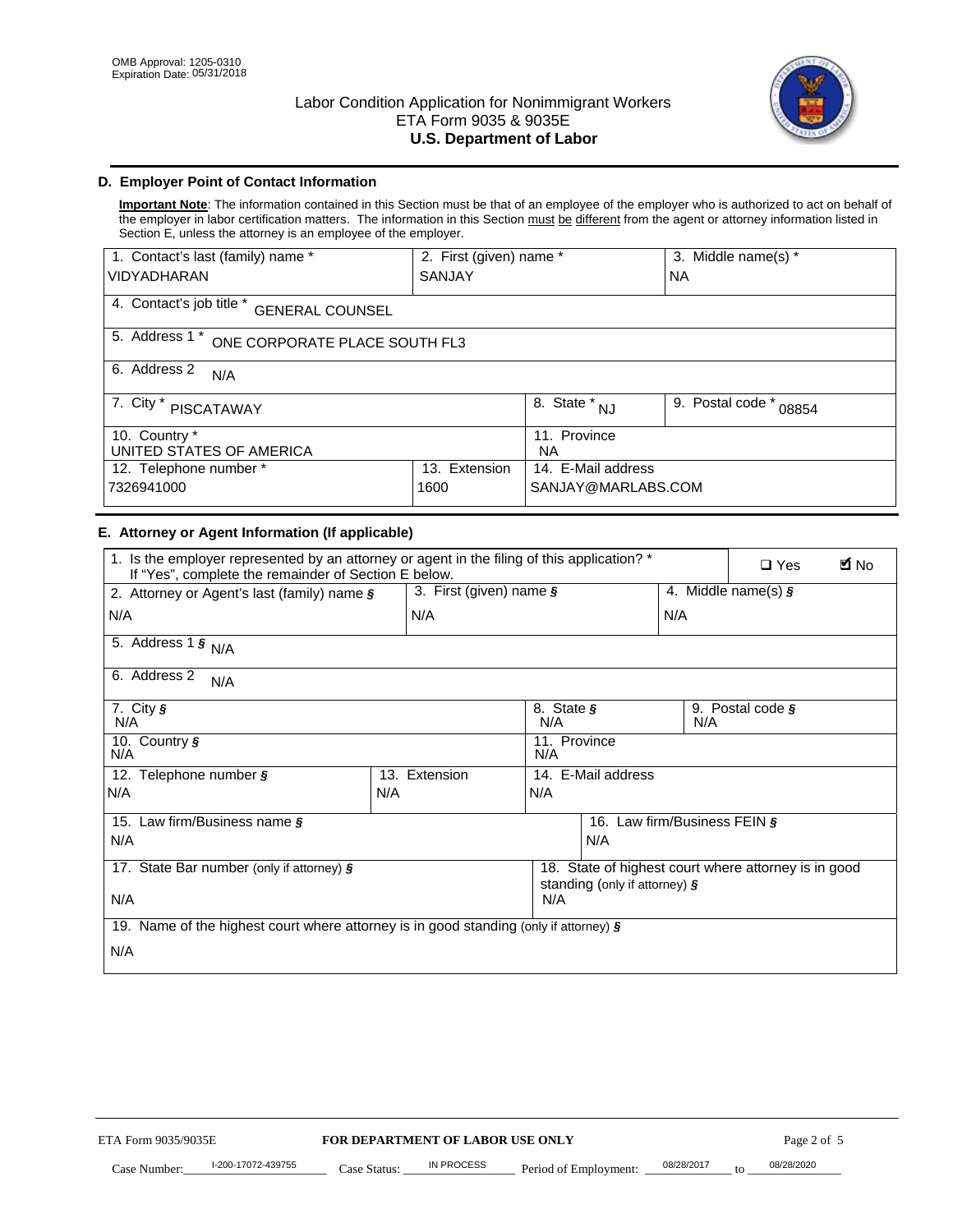**F. Rate of Pay** 

# Labor Condition Application for Nonimmigrant Workers ETA Form 9035 & 9035E **U.S. Department of Labor**



| <b>F.</b> Rate of Pay          |                                                     |
|--------------------------------|-----------------------------------------------------|
| 1. Wage Rate (Required)        | 2. Per: (Choose only one) *                         |
| 69500.00<br>From: \$<br>$\ast$ |                                                     |
| N/A<br>To: S                   | √ Year<br>□ Week □ Bi-Weekly □ Month<br>$\Box$ Hour |

## **G. Employment and Prevailing Wage Information**

#### *a. Place of Employment 1*

| From: \$<br>69500.00<br>$\Box$ Month<br>$\Box$ Hour<br>$\Box$ Week $\Box$ Bi-Weekly<br>To: $\S$<br>N/A                                                                                                                                                                                                                                                                                                                                                                                                                                                                                                                                                                                                                                                                                                                                                                                                                                                                                                                                                                                                                                                                                                                                                                                                                                                                                        | $\blacksquare$ Year |
|-----------------------------------------------------------------------------------------------------------------------------------------------------------------------------------------------------------------------------------------------------------------------------------------------------------------------------------------------------------------------------------------------------------------------------------------------------------------------------------------------------------------------------------------------------------------------------------------------------------------------------------------------------------------------------------------------------------------------------------------------------------------------------------------------------------------------------------------------------------------------------------------------------------------------------------------------------------------------------------------------------------------------------------------------------------------------------------------------------------------------------------------------------------------------------------------------------------------------------------------------------------------------------------------------------------------------------------------------------------------------------------------------|---------------------|
| G. Employment and Prevailing Wage Information<br>Important Note: It is important for the employer to define the place of intended employment with as much geographic specificity as possible<br>The place of employment address listed below must be a physical location and cannot be a P.O. Box. The employer may use this section<br>to identify up to three (3) physical locations and corresponding prevailing wages covering each location where work will be performed and<br>the electronic system will accept up to 3 physical locations and prevailing wage information. If the employer has received approval from the<br>Department of Labor to submit this form non-electronically and the work is expected to be performed in more than one location, an<br>attachment must be submitted in order to complete this section.<br>a. Place of Employment 1                                                                                                                                                                                                                                                                                                                                                                                                                                                                                                                         |                     |
| 1. Address 1 *<br>600 PENN ST<br>2. Address 2                                                                                                                                                                                                                                                                                                                                                                                                                                                                                                                                                                                                                                                                                                                                                                                                                                                                                                                                                                                                                                                                                                                                                                                                                                                                                                                                                 |                     |
| 3. City $*$<br>4. County *<br><b>BERKS COUNTY</b><br><b>READING</b><br>5. State/District/Territory *<br>6. Postal code *<br>19602<br>PA                                                                                                                                                                                                                                                                                                                                                                                                                                                                                                                                                                                                                                                                                                                                                                                                                                                                                                                                                                                                                                                                                                                                                                                                                                                       |                     |
| Prevailing Wage Information (corresponding to the place of employment location listed above)<br>7. Agency which issued prevailing wage §<br>7a. Prevailing wage tracking number (if applicable) §<br>N/A<br>N/A                                                                                                                                                                                                                                                                                                                                                                                                                                                                                                                                                                                                                                                                                                                                                                                                                                                                                                                                                                                                                                                                                                                                                                               |                     |
| 8. Wage level *<br>$\mathbf{K}$ II<br>$\Box$<br>$\Box$<br>III<br>$\Box$ IV<br>$\Box$ N/A<br>9. Prevailing wage *<br>10. Per: (Choose only one) *<br>69493.00<br>S<br>□ Bi-Weekly<br>$\Box$ Hour<br>$\Box$ Week<br>$\Box$ Month                                                                                                                                                                                                                                                                                                                                                                                                                                                                                                                                                                                                                                                                                                                                                                                                                                                                                                                                                                                                                                                                                                                                                                | ■ Year              |
| 11. Prevailing wage source (Choose only one) *<br><b>¤</b> OES<br><b>CBA</b><br>□ SCA<br>DBA<br>Other<br>$\Box$<br>$\Box$<br>□<br>11a. Year source published *<br>11b. If "OES", and SWA/NPC did not issue prevailing wage OR "Other" in question 11,<br>specify source $\boldsymbol{\S}$                                                                                                                                                                                                                                                                                                                                                                                                                                                                                                                                                                                                                                                                                                                                                                                                                                                                                                                                                                                                                                                                                                     |                     |
| 2016<br>OFLC ONLINE DATA CENTER                                                                                                                                                                                                                                                                                                                                                                                                                                                                                                                                                                                                                                                                                                                                                                                                                                                                                                                                                                                                                                                                                                                                                                                                                                                                                                                                                               |                     |
| H. Employer Labor Condition Statements<br>Important Note: In order for your application to be processed, you MUST read Section H of the Labor Condition Application - General<br>Instructions Form ETA 9035CP under the heading "Employer Labor Condition Statements" and agree to all four (4) labor condition statements<br>summarized below:<br>Wages: Pay nonimmigrants at least the local prevailing wage or the employer's actual wage, whichever is higher, and pay for non-<br>(1)<br>productive time. Offer nonimmigrants benefits on the same basis as offered to U.S. workers.<br><b>Working Conditions:</b> Provide working conditions for nonimmigrants which will not adversely affect the working conditions of<br>(2)<br>workers similarly employed.<br>Strike, Lockout, or Work Stoppage: There is no strike, lockout, or work stoppage in the named occupation at the place of<br>(3)<br>employment.<br>Notice: Notice to union or to workers has been or will be provided in the named occupation at the place of employment. A copy of<br>(4)<br>this form will be provided to each nonimmigrant worker employed pursuant to the application.<br>1. <i>I have read and agree to</i> Labor Condition Statements 1, 2, 3, and 4 above and as fully explained in Section H<br><b>Ø</b> Yes<br>of the Labor Condition Application - General Instructions - Form ETA 9035CP. * | $\square$ No        |
| ETA Form 9035/9035E<br>Page 3 of 5<br><b>FOR DEPARTMENT OF LABOR USE ONLY</b><br>I-200-17072-439755<br>08/28/2017<br>08/28/2020<br>IN PROCESS                                                                                                                                                                                                                                                                                                                                                                                                                                                                                                                                                                                                                                                                                                                                                                                                                                                                                                                                                                                                                                                                                                                                                                                                                                                 |                     |

#### **H. Employer Labor Condition Statements**

- (1) **Wages:** Pay nonimmigrants at least the local prevailing wage or the employer's actual wage, whichever is higher, and pay for nonproductive time. Offer nonimmigrants benefits on the same basis as offered to U.S. workers.
- (2) **Working Conditions:** Provide working conditions for nonimmigrants which will not adversely affect the working conditions of workers similarly employed.
- (3) **Strike, Lockout, or Work Stoppage:** There is no strike, lockout, or work stoppage in the named occupation at the place of employment.
- (4) **Notice:** Notice to union or to workers has been or will be provided in the named occupation at the place of employment. A copy of this form will be provided to each nonimmigrant worker employed pursuant to the application.

| 1. I have read and agree to Labor Condition Statements 1, 2, 3, and 4 above and as fully explained in Section H | Myes ⊡No |  |
|-----------------------------------------------------------------------------------------------------------------|----------|--|
| of the Labor Condition Application – General Instructions – Form ETA 9035CP. *                                  |          |  |

| ETA Form 9035/9035E |                    |              | <b>FOR DEPARTMENT OF LABOR USE ONLY</b> |                                      |  |     | Page 3 of 5 |
|---------------------|--------------------|--------------|-----------------------------------------|--------------------------------------|--|-----|-------------|
| Case Number:        | l-200-17072-439755 | Case Status: | IN PROCESS                              | Period of Employment: ____08/28/2017 |  | to. | 08/28/2020  |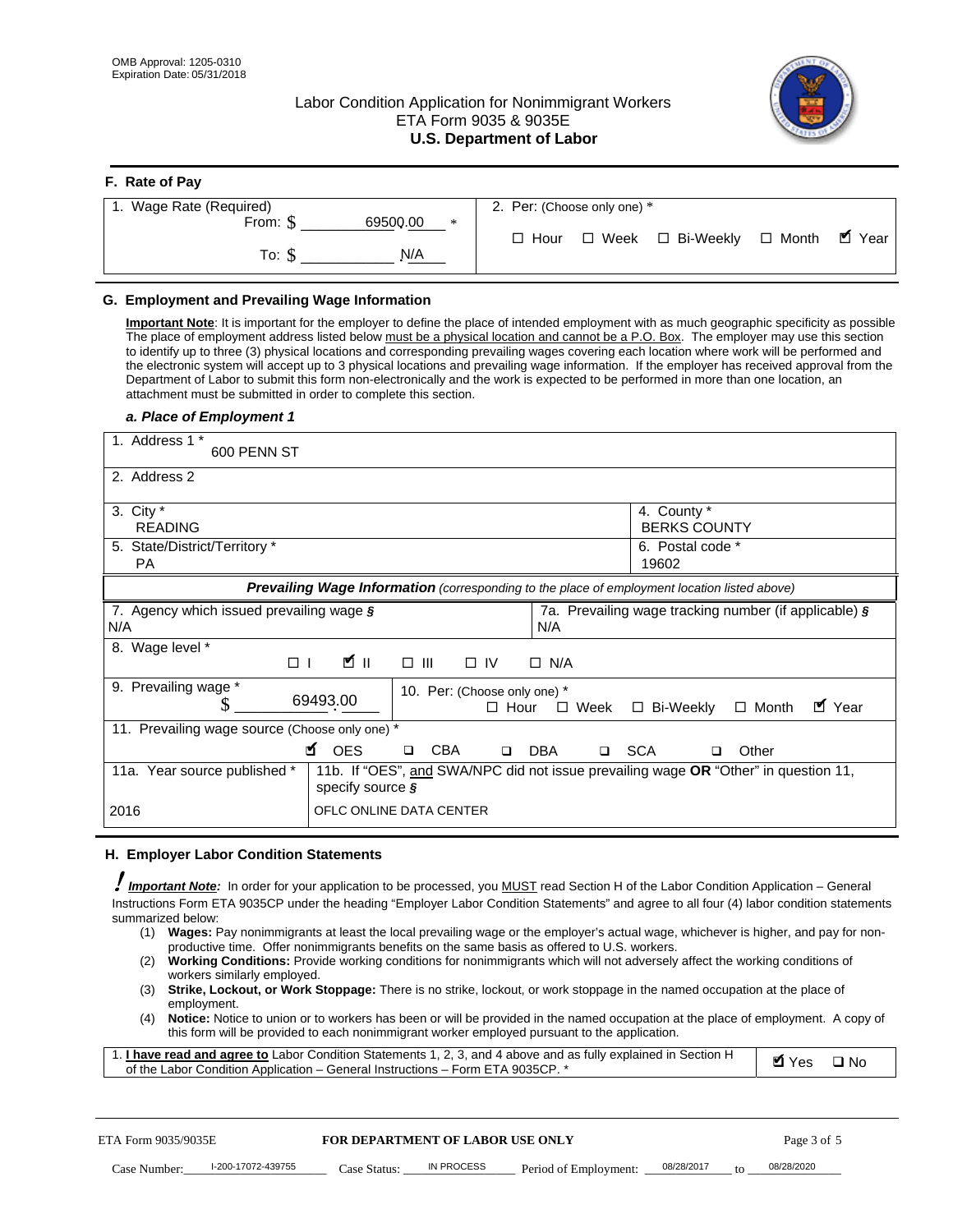

#### **I. Additional Employer Labor Condition Statements – H-1B Employers ONLY**

!**Important Note***:* In order for your H-1B application to be processed, you MUST read Section I – Subsection 1 of the Labor Condition Application – General Instructions Form ETA 9035CP under the heading "Additional Employer Labor Condition Statements" and answer the questions below.

#### *a. Subsection 1*

| 1. Is the employer H-1B dependent? $\S$                                                                                                                                                                                                 | Myes □ No                                     |  |
|-----------------------------------------------------------------------------------------------------------------------------------------------------------------------------------------------------------------------------------------|-----------------------------------------------|--|
| 2. Is the employer a willful violator? $\frac{1}{2}$                                                                                                                                                                                    | □ Yes ■No                                     |  |
| 3. If "Yes" is marked in questions I.1 and/or I.2, you must answer "Yes" or "No" regarding whether the<br>employer will use this application ONLY to support H-1B petitions or extensions of status for exempt H-1B<br>nonimmigrants? § | $\blacksquare$ Yes $\square$ No $\square$ N/A |  |

**If you marked "Yes" to questions I.1 and/or I.2 and "No" to question I.3, you MUST read Section I – Subsection 2 of the Labor Condition Application – General Instructions Form ETA 9035CP under the heading "Additional Employer Labor Condition Statements" and indicate your agreement to all three (3) additional statements summarized below.** 

#### *b. Subsection 2*

- A. **Displacement:** Non-displacement of the U.S. workers in the employer's workforce
- B. **Secondary Displacement:** Non-displacement of U.S. workers in another employer's workforce; and
- C. **Recruitment and Hiring:** Recruitment of U.S. workers and hiring of U.S. workers applicant(s) who are equally or better qualified than the H-1B nonimmigrant(s).

| 4. I have read and agree to Additional Employer Labor Condition Statements A, B, and C above and as fully                  |      |
|----------------------------------------------------------------------------------------------------------------------------|------|
| explained in Section I – Subsections 1 and 2 of the Labor Condition Application – General Instructions Form ETA $\Box$ Yes | ∩ N∩ |
| 9035CP. $\delta$                                                                                                           |      |

# **J. Public Disclosure Information**

!**Important Note***:* You must select from the options listed in this Section.

| Public disclosure information will be kept at: * | Employer's principal place of business<br>$\Box$ Place of employment |
|--------------------------------------------------|----------------------------------------------------------------------|
|--------------------------------------------------|----------------------------------------------------------------------|

#### **K. Declaration of Employer**

*By signing this form, I, on behalf of the employer, attest that the information and labor condition statements provided are true and accurate;*  that I have read sections H and I of the Labor Condition Application – General Instructions Form ETA 9035CP, and that I agree to comply with *the Labor Condition Statements as set forth in the Labor Condition Application – General Instructions Form ETA 9035CP and with the Department of Labor regulations (20 CFR part 655, Subparts H and I). I agree to make this application, supporting documentation, and other records available to officials of the Department of Labor upon request during any investigation under the Immigration and Nationality Act. Making fraudulent representations on this Form can lead to civil or criminal action under 18 U.S.C. 1001, 18 U.S.C. 1546, or other provisions of law.* 

| 1. Last (family) name of hiring or designated official *               | 2. First (given) name of hiring or designated official * |                                 | 3. Middle initial * |
|------------------------------------------------------------------------|----------------------------------------------------------|---------------------------------|---------------------|
| <b>VIDYADHARAN</b>                                                     | <b>SANJAY</b>                                            |                                 | <b>NA</b>           |
| 4. Hiring or designated official title *                               |                                                          |                                 |                     |
| <b>GENERAL COUNSEL</b>                                                 |                                                          |                                 |                     |
| 5. Signature *                                                         |                                                          | 6. Date signed *                |                     |
|                                                                        |                                                          |                                 |                     |
|                                                                        |                                                          |                                 |                     |
|                                                                        |                                                          |                                 |                     |
|                                                                        |                                                          |                                 |                     |
| FOR DEPARTMENT OF LABOR USE ONLY<br>ETA Form 9035/9035E<br>Page 4 of 5 |                                                          |                                 |                     |
| I-200-17072-439755<br>Case Number<br>Case Status:                      | IN PROCESS<br>Period of Employment:                      | 08/28/2017<br>$\mathsf{t} \cap$ | 08/28/2020          |